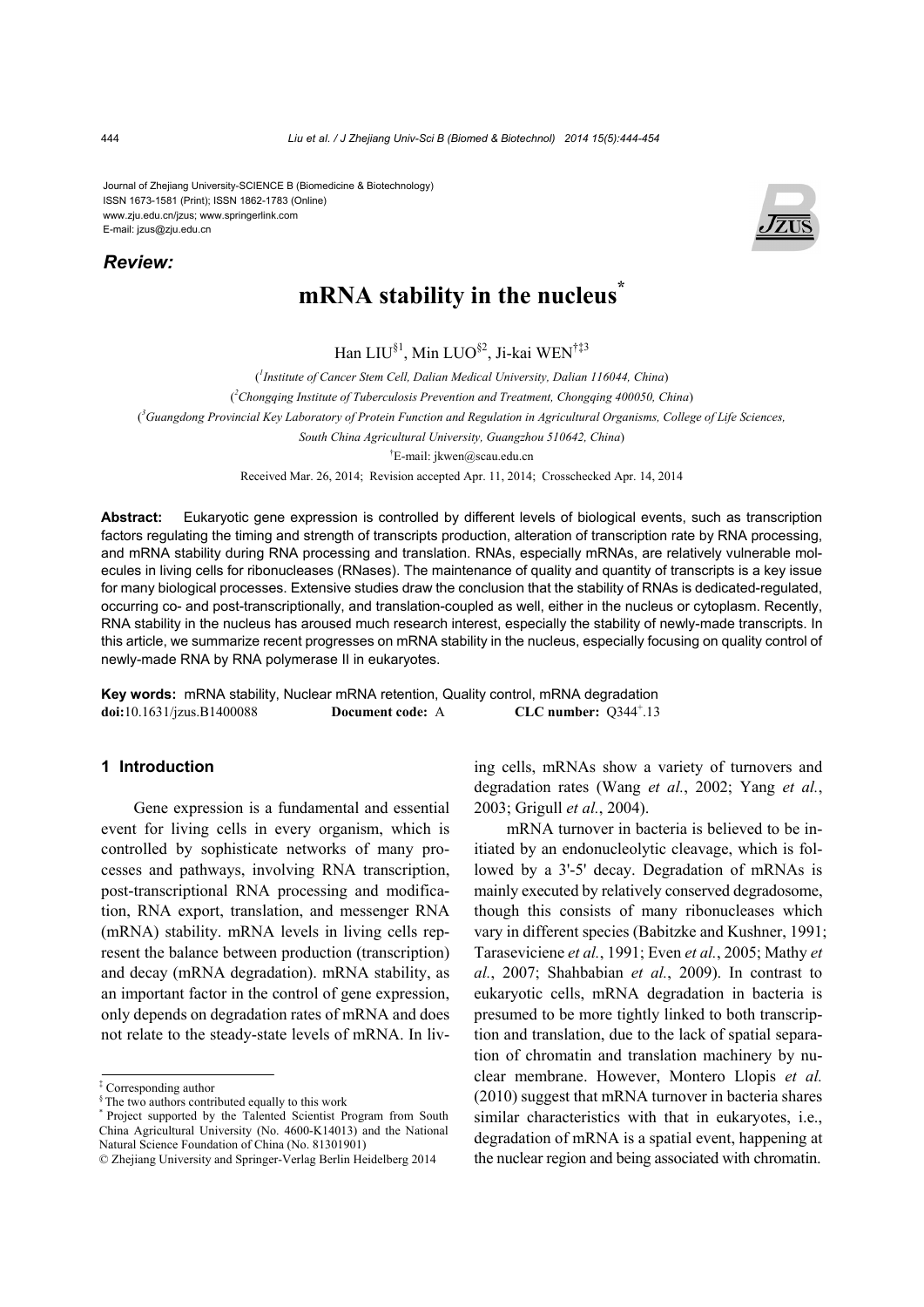In eukaryotes, many mRNA degradation pathways in the cytoplasm have been extensively studied. Almost all of them require the same major degradation machineries, either XRN1, the main exoribonuclease responsible for 5'-3' degradation, or exosome for 3'-5' degradation, regardless of normal or aberrant mRNAs. Many proposed mRNA degradation mechanisms take place in the cytoplasm, like microRNA mediated mRNA degradation and AU-rich element mediated mRNA decay (AMD), and some mRNA decays due to the occurrence of aberrant translations, such as Staufen 1-mediated mRNA decay (SMD), nonsense-mediated mRNA decay (NMD), no-go decay (NGD), and non-stop decay (NSD) (Peng *et al.*, 1998; van Hoof *et al.*, 2002; Kim *et al.*, 2005; Doma and Parker, 2006; Brogna and Wen, 2009; Chekulaeva and Filipowicz, 2009).

Although cytoplasmic mRNA decay seems to be the dominant mRNA turnover in eukaryotes, we believe that nuclear RNA degradation and recycle are far more ubiquitous than we expected. It is clear that typically, among RNAs produced by RNA polymerase II (RNP II), less than 10% of nucleotides in human cells are kept in mature RNAs because more than 90% nucleotides are spliced out as introns and recycled in the nucleus. Until recently, we still did not know how many RNP II transcripts are lost in the nucleus by degradation. For example, only 50% transcripts of the longest gene in the human genome, *Dystrophin*, are managed to be produced as a mature nuclear mRNA (Jackson *et al.*, 2000). Jackson *et al.* (2000) also summarized that only a minor proportion, about 30% of transcripts, is processed to be mRNA and exported to the cytoplasm. The predominant population of nuclear transcripts in human cells seems to be un-polyadenylated and poorly spliced, which renders these transcripts unable to be exported. Hence, they are restrained at the transcription site or the proximity of the nuclear pore, and eventually degraded in the nucleus (Jackson *et al.*, 2000). Moreover, recent studies focusing on exosome targets in transcriptome revealed that massive amounts of RNA precursors are degraded before they enter functional pathways in *Saccharomyces cerevisiae* (Gudipati *et al.*, 2012; Schneider *et al.*, 2012). All of these observations announced the presence of extensive nuclear RNA degradation in eukaryotic cells.

# **2 Protein/protein complex for RNA degradation in nucleus**

# **2.1 Exosome**

As mentioned above, the variety of transcription processes generates a huge amount of 'waste nuclear RNA', which requires many ribonucleolytic activities to be recycled. One dominant protein complex implicated in nuclear RNA turnover is exosome. Exosome is a conserved ~400-kD hetero-multimeric protein complex in eukaryotes, containing nine core components (named as Exo9) and acting as 3'-5' exoribonuclease and endoribonuclease in association with some cofactors (Mitchell *et al.*, 1997; Hilleren *et al.*, 2001; Houseley *et al.*, 2006; Vanacova and Stefl, 2007). In eukaryotes, there are two general forms of exosomes: one is the cytoplasmic exosome that contains the nine-subunit core (Exo9) plus Rrp44p (named as Exo10), responsible for 3'-5' exoribonuclease and endoribonuclease activities; the other is the nuclear exosome that consists of Exo9 with Rrp44p and Rrp6p (named as Exo11) (Chen *et al.*, 2001; Liu *et al.*, 2006; Dziembowski *et al.*, 2007; Tomecki *et al.*, 2010; Malecki *et al.*, 2013). Actually, in human cells, there are three Rrp44 homologs: DIS3 (named from yeast 'disjunction abnormal') that only shows exoribonuclease activity and predominantly locates in the nucleus; DIS3L that shows exo- and endoribonuclease activities in the cytoplasm-like yeast Rrp44p; and, DIS3L2 that does not interact with Exo9 but is involved in mRNA degradation in the cytoplasm (Tomecki *et al.*, 2010; Malecki *et al.*, 2013). Tomecki *et al*. (2010) also found a new type of exosome which is present in the nucleolar region of human cells and only contains Exo9 plus Rrp6, but its function is yet to be elucidated.

In the cytoplasm, Exo10 associates with the SKI complex that functions to unfold RNAs, and consists of Ski2p, Ski3p, and Ski8p to participate in 3'-5' RNA degradation (Halbach *et al.*, 2013). The nuclear exosome, Exo11, interacts with many cofactors and then functions in RNA processing and nuclear RNA degradation. Exo11 associates with Rrp47p via Rrp6p, removes the 3'-extended form of 5.8S ribosomal RNA (rRNA) precursor during rRNA biogenesis, and is also involved in the production of small nucleolar RNAs (snoRNAs) and small nuclear RNAs (snRNAs)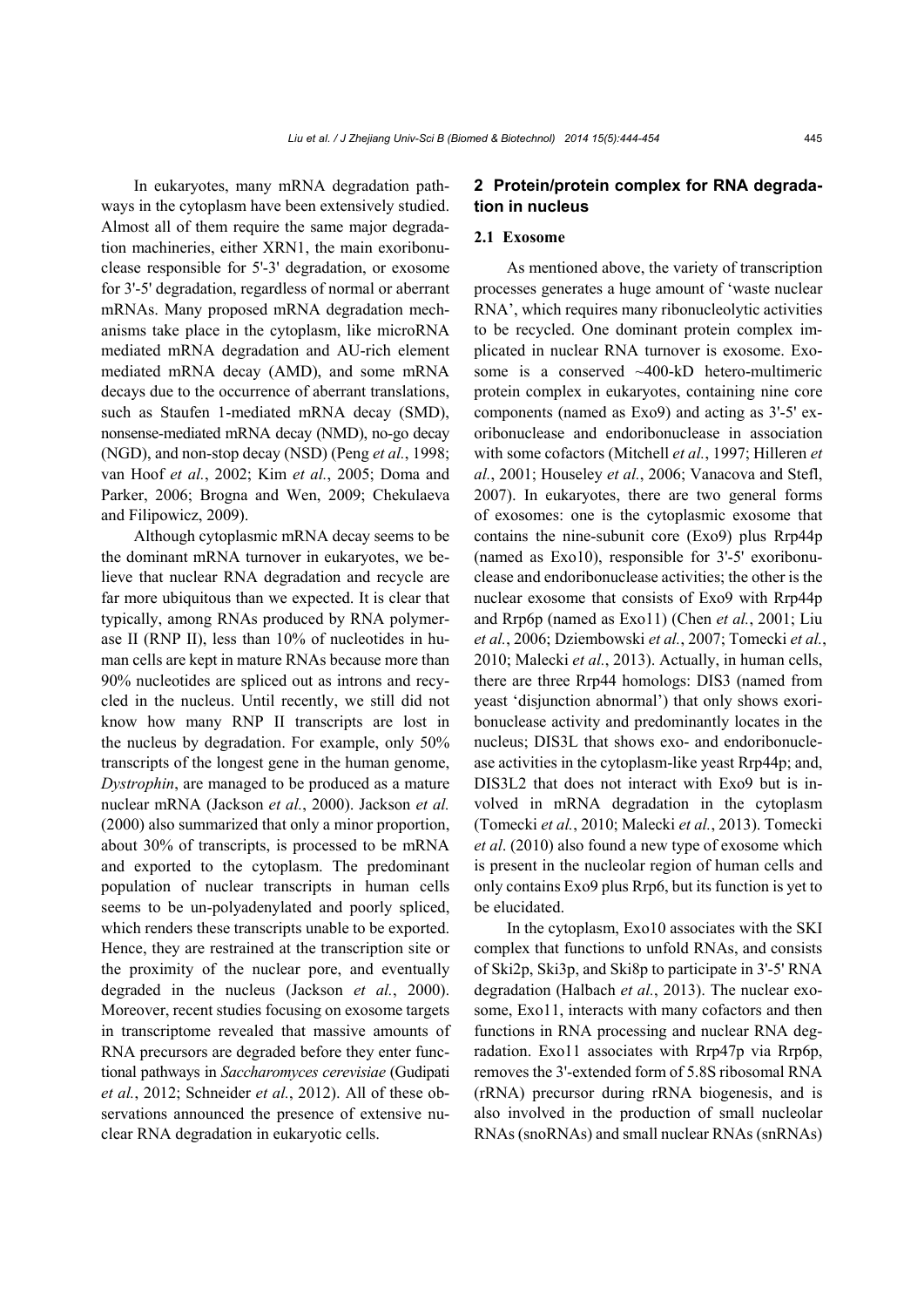(Mitchell *et al.*, 2003). It also interacts with the TRAMP complex, which consists of poly(A) polymerases Trf4/Trf5p, RNA helicase Mtr4 and the zinc knuckle proteins Air1/Air2, to remove aberrant RNAs (LaCava *et al.*, 2005). The NNS complex (Nrd1p, Nab3p, and Sen1p) requires Exo11 to process some snRNAs and snoRNAs, which are transcribed by RNP II (Kim *et al.*, 2006). Additionally, in human cells, Exo11 associates with the NEXT complex (nuclear exosome targeting complex), which consists of hMTR4, zinc knuckle protein ZCCHC8, and RNA binding protein RBM7, to facilitate the degradation of transcripts upstream of promoters (Lubas *et al.*, 2011).

# **2.2 Rat1p/XRN2**

In *S. cerevisiae*, Rat1p (named as XRN2 in human cells) rather than Xrn1p functions as the main exoribonuclease in 5'-3' degradation of transcripts in the nucleus. Rat1p was initially identified in *S. cerevisiae* and then found to be conserved in all eukaryotes (Amberg *et al.*, 1992; Shobuike *et al.*, 1995; 2001; Yoo *et al.*, 2000; West *et al.*, 2004; Li *et al.*, 2006). It functions essentially in RNP II transcription termination to remove the long aberrant mRNAs which associate with a chromosome and might cause deleterious effects in cells (Proudfoot, 2011). It is required after cleavage and polyadenylation of nascent transcripts to degrade the downstream cleaved RNA from 5'-3' direction (Richard and Manley, 2009). Rat1p is also involved in the process of rRNA maturation: ITS1, one of the internal transcribed spacers (ITS1 and ITS2), locates at the flanking site of 5.8S rRNA, which is trimmed by Rat1p from the 5' end of the rRNA precursor after endoribonuclease cleavage (Henry *et al.*, 1994; Geerlings *et al.*, 2000). Rat1p recently has been suggested to play an important role in telomere maintenance by degrading telomeric repeat-containing RNA (TERRA), which is a long non-coding RNA that represses telomerase activity, and thus activates telomere elongation (Luke *et al.*, 2008). Further recent studies in human cells suggest that XRN2 degrades nascent transcripts when RNP II pauses near promoters. Brannan *et al.* (2012) indicate that early recruitment of termination factors XRN2 and TTF2, as well as decapping factors Edc3, Dcp1a, and Dcp2, control the bi-directional RNP II transcription by a 'torpedo' mechanism. In another case, XRN2 and another termination factor SetX cause

RNP II pausing and premature termination at the human immunodeficiency virus (HIV) promoter, which is followed by human RRP6 processing of the HIV transcript into a small RNA to silence the RNA-dependent transcription at the HIV-1 promoter (Wagschal *et al.*, 2012).

Rat1p forms a stable complex with Rai1p that stimulates its exoribonuclease activity (Stevens and Poole, 1995; Xue *et al.*, 2000; Xiang *et al.*, 2009). The complex associates with a C-terminal domain binding protein, Rrt103p, and then contributes to RNP II termination in yeast. Depletion of Rat1p or Rai1p causes defective termination of RNP II (Kim *et al.*, 2004). Although Rai1p has homologs in human cells and *Drosophila*, no such interaction between XRN2 and RAI1/Rail has been detected in these cells. Interestingly, a recent study suggests that Rai1p is a pyrophosphate-hydrolase that removes the 5' end of non-canonical capped mRNA, which is an aberrant cap lack of methylation (Jiao *et al.*, 2010).

# **3 Induction of nuclear mRNA degradation by non-canonical mRNP**

To date, we still do not have enough data to elucidate the mechanisms of nuclear mRNA decay in animal cells. Most of the studies on mRNA degradation in the nucleus use budding yeast as model organism. These studies in *S. cerevisiae* suggest that degradation of mRNA, by several quality control pathways, ubiquitously happens in the nucleus at many steps of mRNA production if aberrancy occurred, i.e., mRNA retention at the transcription site during transcription initiation and elongation, transcribed messenger ribonucleoprotein particle (mRNP) slowly released during termination, failure/aberration of splicing, and mRNA retention at the nuclear pore (Fig. 1).

#### **3.1 Aberrant 5' cap mRNP**

A cap structure at the 5' end of mRNA, one of the hallmark features of eukaryotic mRNAs, is required for the protection of transcripts from the exoribonuclease such as Rat1p that causes 5'-3' degradation (Zhai and Xiang, 2014). Also, the mature cap associates with cap binding proteins (Cbc1p and Cbc2p), which are required for efficient co-transcriptional processing, splicing, mRNA export and translation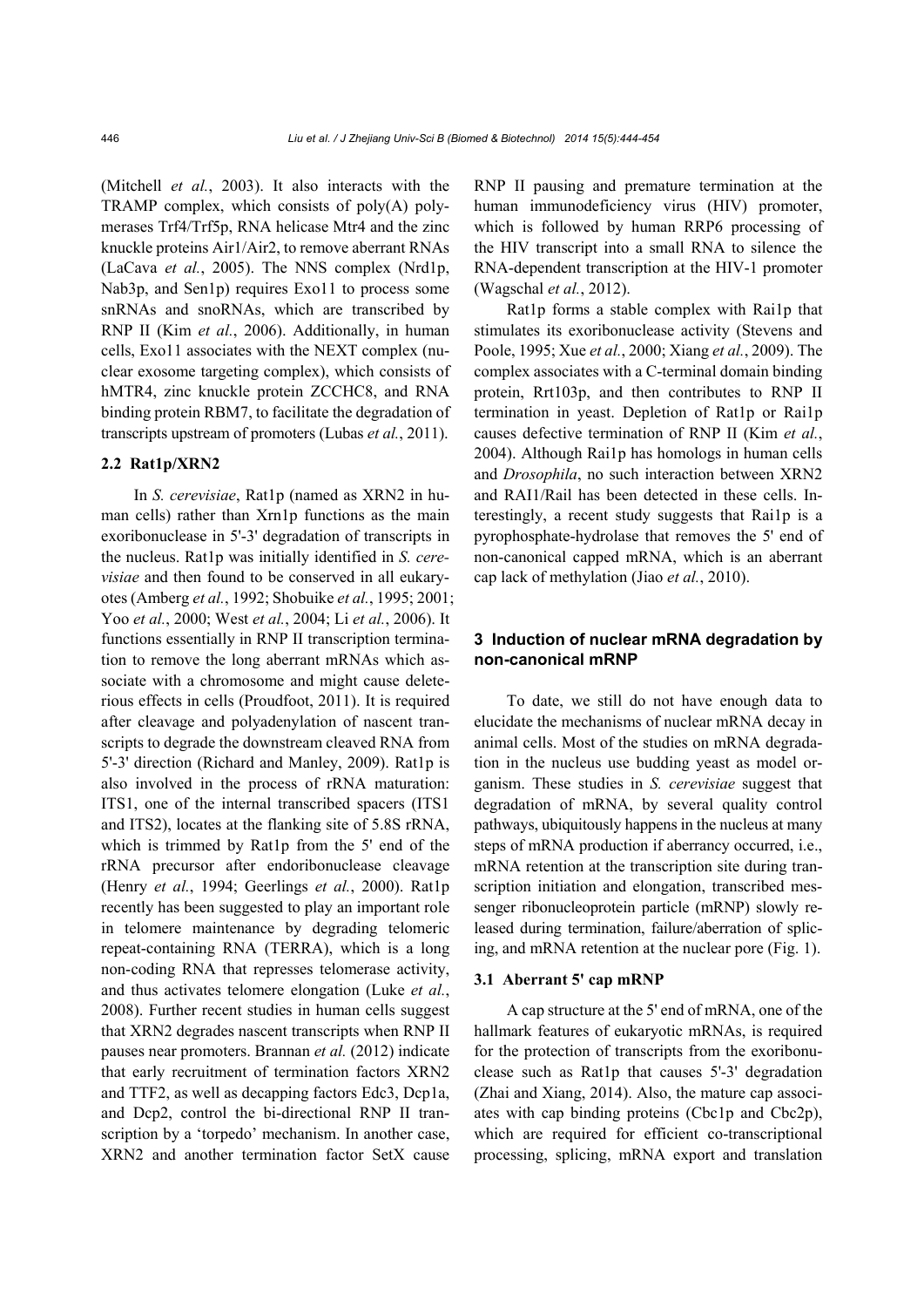

**Fig. 1 Quality control pathways ubiquitously occurring at many steps of transcription and mRNA processing** 

(Gonatopoulos-Pournatzis and Cowling, 2014). The capping machinery, which directly couples to RNP II, ensures that transcripts keep to normal steady-state levels with proper transcriptions. Exceptionally, Abd1p, a methyltransferase, functions in early transcription elongation which is independent of its capping activity (Schroeder *et al.*, 2004). It means that proteins involved in capping might have alternative activities in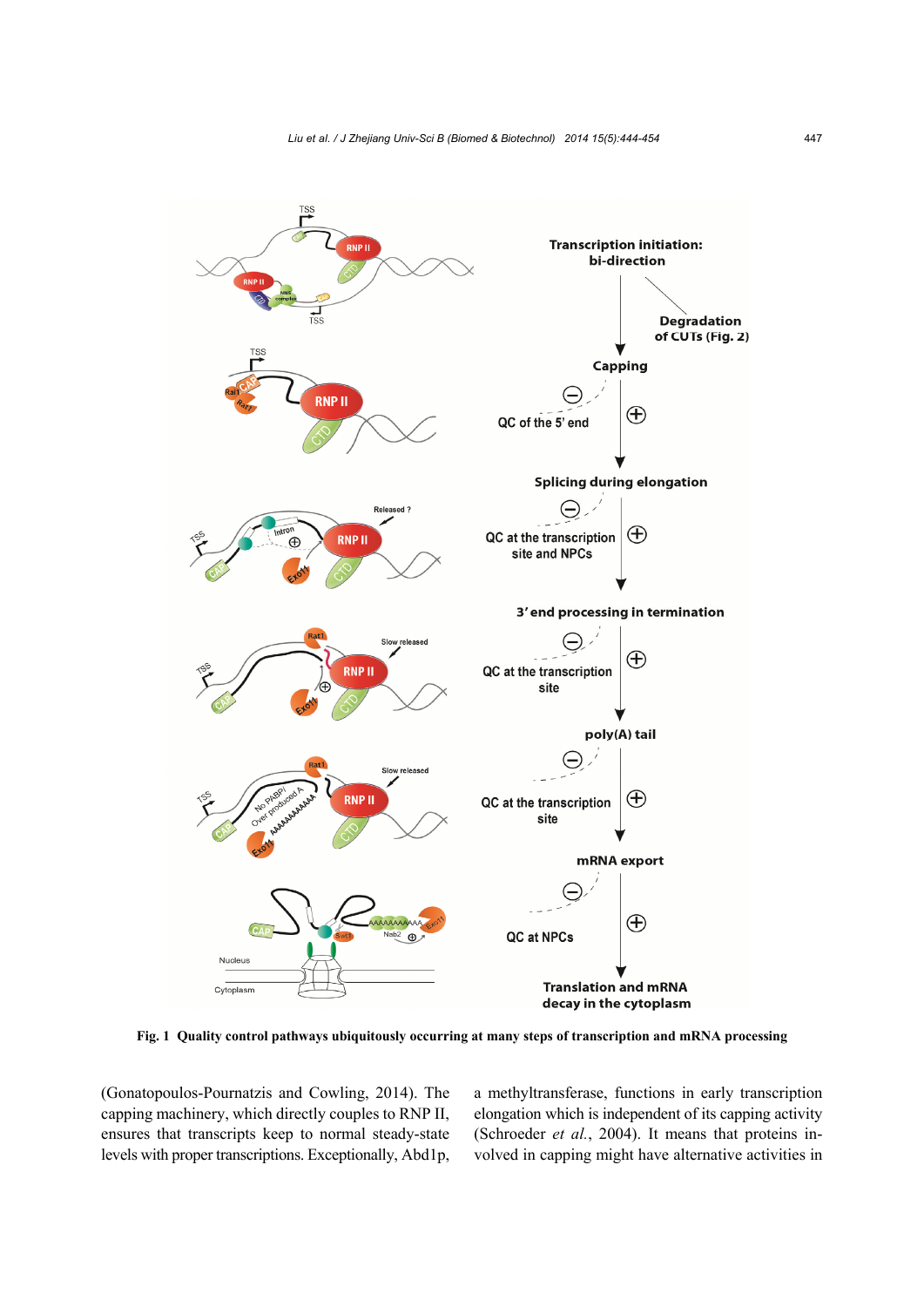RNA processing and the quality control pathway. This is supported by an early study in yeast, which suggests that capping at the 5' end mRNA is important for mRNA stability in the nucleus (Schwer *et al.*, 1998). Conditional dysfunction (temperature-permissive mutant) of Ceg1p, the nuclear guanylyltransferase, shows low levels of some transcripts (Schwer *et al.*, 1998). It is striking to find that the growth defect of yeast cells with mutations of Rat7p (a nuclear pore component), which usually induce nuclear mRNA retention and cause mRNA decay, was suppressed by deletion of the *CBC1* gene. In these studies, in nuclear pore component mutants, several mRNAs' fast degradations were partially restored in *CBC1* mutants (Das *et al.*, 2000; 2003). Therefore, Cbc1p likely participates in degradation of these mRNAs in export-defective strains or it may happen in the wild-type strain as well, but the mechanism is yet to be elucidated (Kuai *et al.*, 2005). Another example has been described in Section 2.2: an aberrant cap structure induces the mRNA degradation by Rai1p under nutritional stress conditions (Jiao *et al.*, 2010). All of these suggest that the 5' end formation of mRNP clearly correlates to the quality control pathway in the nucleus, though it still remains mysterious.

# **3.2 Nuclear mRNA retention caused by pre-mRNP and aberrant mRNP**

Legrain and Rosbash (1989) found that in yeast, an intron that failed to be spliced but was recognized at an early stage by spliceosome seems to be required for RNA retention in the nucleus. Later on it has been observed that pre-mRNAs/unspliced RNAs are retained in the nucleus, which is mediated by some splicing factors (Rutz and Seraphin, 2000; Dziembowski *et al.*, 2004). Several studies also reported that unspliced mRNA is usually trapped by several components of nuclear pore complex (NPC) in the nucleus to prevent production of toxic polypeptides (Galy *et al.*, 2004; Palancade *et al.*, 2005; Lewis *et al.*, 2007). This proposed 'perinuclear mRNP quality control' has been recently revealed, in which endoribonuclease Swt1p is probably recruited transiently to NPCs to mediate the initiation of degradations for trapped pre-mRNP/mRNP at the perinuclear region (Skružný *et al.*, 2009). In poly(A) binding protein (Nab2/Pab2)

mutants, the observation of nuclear pre-mRNA accumulation in *S. cerevisiae* and *Schizosaccharomyces pombe* suggested that Nab2p/Pab2p binds to poly(A) tail and then recruits Rrp6p to induce specific degradation of pre-mRNA in the nucleus (Lemieux *et al.*, 2011; Schmid *et al.*, 2012).

Turnover of mRNAs in the nucleus is relatively slow and is mainly contributed by 5'-3' degradation, but nucleus-retained mRNAs or pre-mRNAs are degraded quicker through the 3'-5' degradation pathway, though Rat1p (5'-3' degradation) is involved as well (Bousquet-Antonelli *et al.*, 2000; Das *et al.*, 2003; Kufel *et al.*, 2004). More importantly, Bousquet-Antonelli *et al*. (2000) discovered that some spliced mRNAs are more abundant in exosome mutants than in wild-type cells. This clearly indicates that some pre-mRNAs destined to be degraded by exosome could be converted into mature mRNAs. It means that transcripts, at least a small proportion of them, have the competition between the entry of degradation and being correctly spliced to be mRNAs in the transcript pool. Furthermore, it hints that nuclear mRNA degradation induced by RNA retention might associate with a chromosome, or at least with RNP II transcription. Rougemaille *et al.* (2008) focusing on the THO complex, which is a multi-protein complex recruited to transcriptional machinery, come to the same conclusion that mRNP intermediate formation contains nuclear pore components and polyadenylation factors in association with chromatin. It links the quality control pathway at the perinuclear mRNP with the chromatin/transcription site, though how the THO complex functions in this link is still mysterious.

Recently, Volanakis *et al.* (2013) suggested that spliceosome mediates mRNA degradation in the nucleus. Transcriptome analysis of SmD1 (presented in the Sm complex, a component of spliceosome) associated RNAs identified many non-intronic transcripts. More interestingly, some of them were managed to be spliced to produce unstable mRNAs which are degraded by nuclear exosome and Rat1p. Although it is still not known whether it happened at the transcription site or another compartment in the nucleus, this spliceosome-mediated mRNA decay (SMD) plays an important and new role in yeast to minimize over-expression of proteins which are deleterious to cells.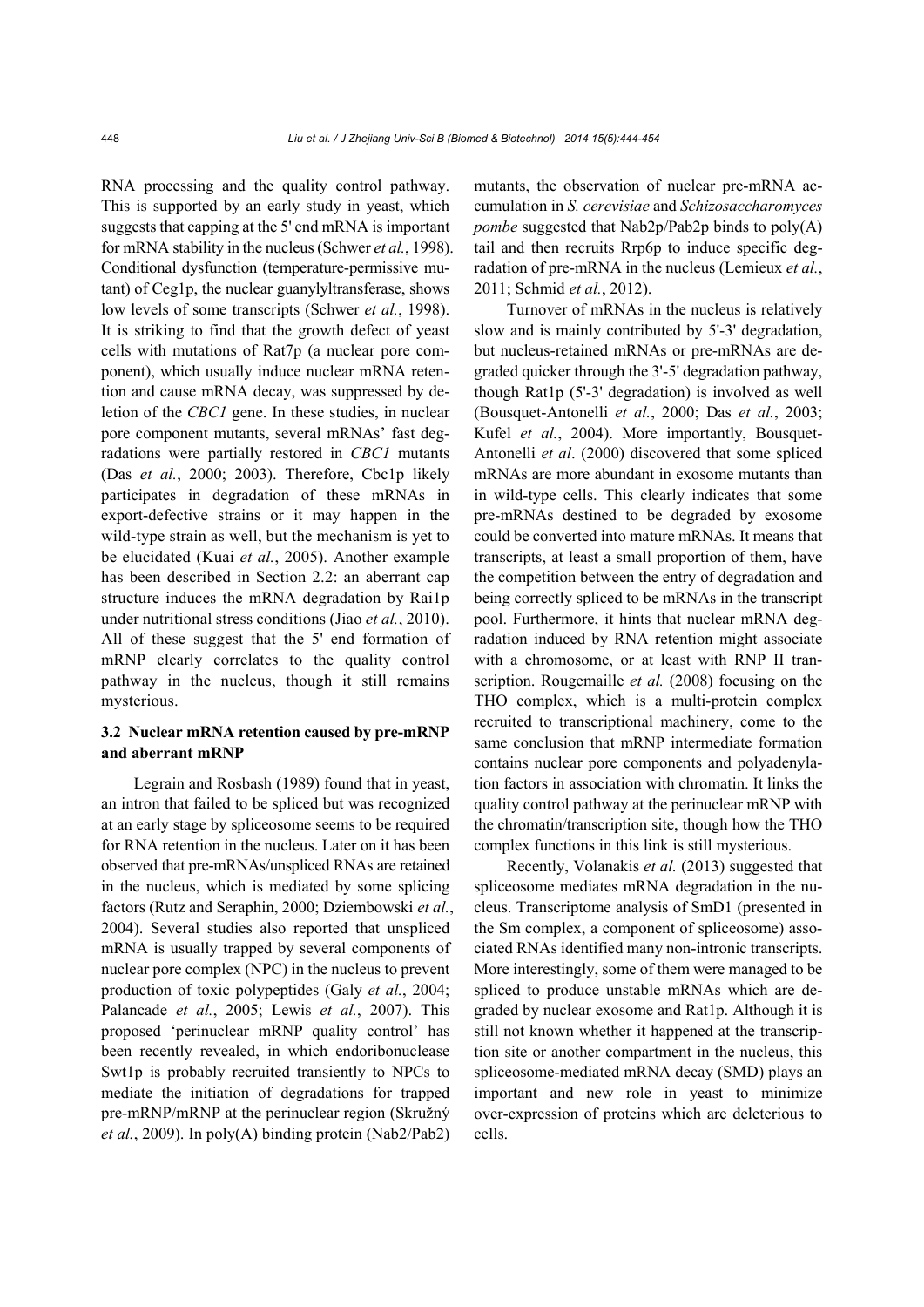# **3.3 mRNA retention at transcription site caused by 3' end processing/RNA release**

The competition is also kinetically presented in the balance of 3' end processing and nuclear mRNA degradation. As an example, depletion of Rrp6p partially rescues the growth defect of *PAP1* mutant (*PAP1* encoding the RNA poly(A) polymerase), suggesting that defective polyadenylation is one of the results of mRNA degradation in the nucleus (Burkard and Butler, 2000). The same results are found in several mutations of 3' end processing factors, Rna14p and Rna15p beside Pap1p (Minvielle-Sebastia *et al.*, 1991; Libri *et al.*, 2002; Torchet *et al.*, 2002; Milligan *et al.*, 2005). All of these studies lead us to conclude the presence of a balance between polyadenylation/RNA release and mRNA degradation. It means that transcripts are protected by  $poly(A)$ tail, which is processed by Pap1p in a normal situation, but quickly removed by exosome in the situation of aberrant 3' end processing. This phenomenon is what exactly happened in some gene regulations. One example is the auto-regulation of *NAB2* mRNA: at 3' UTR of *NAB2* mRNA, 26 consecutive adenosines (A26) compromised *NAB2* mRNA 3' end processing and induced degradation by Exo11 when excessive Nab2p bound to A26 in yeast cells (Roth *et al.*, 2005). An additional example is that *HTB1* mRNA might have a downstream unit in its transcription termination region, which could facilitate 3' end processing factors and exosome to drastically regulate *HTB1* mRNA levels when yeast cell cycles changed from S phase to  $G_2$  phase (Canavan and Bond, 2007). More interestingly, it seems that the  $poly(A)$  tail itself is required for RNA release from the transcription site by using a self-cleaving hammerhead ribozyme to eliminate normal polyadenylation. The efficient RNA release of the non-poly(A) tail mRNA occurred only if an artificial poly $(A)$  tail was introduced at the upstream of the ribozyme cleavage site (Dower *et al.*, 2004). Also, deletion of *PAB1*, which encodes poly(A) binding protein, shuttled between cytoplasm and nucleus, and *PAN*, which encodes poly(A) ribonuclease to trim the  $poly(A)$  tail to a proper length for mRNA export, caused the exosome-dependent nucleus retention (Dunn *et al.*, 2005). This suggests that

proper poly(A) signal/length might be the final processing step to allow mRNA release from the transcription site to be exported (Davis and Shi, 2014).

### **4 Bi-directional transcription and RNA decay**

Transcriptome analysis unveiled that the pervasive transcription occurs in animal and yeast cells with defective exosome alleles (Jacquier, 2009). In animal cells many different RNAs have been discovered by using different techniques. However, all of them have similar distribution in the genome, either an expression peak around 50 nt downstream of transcription start site (TSS) in the same orientation as the gene expression or 250 nt upstream of TSS in a divergent transcription (Kapranov *et al.*, 2007; Core *et al.*, 2008; Seila *et al.*, 2008; Jacquier, 2009). They are short-lived RNA molecules, and their 5' ends are capped with a different mechanism, unlike normal mRNA (Affymetrix/Cold Spring Harbor Laboratory ENCODE Transcriptome Project, 2009). One of the most important conclusions from these transcriptome studies in yeast and animal cells is that many promoters seem to be divergently transcribed, termed as 'bi-directional transcription'. One extensively studied example relates to cryptic unstable transcripts (CUTs), which has been proved to be a kind of promoterassociated non-coding RNA (ncRNA) in yeast (Davis and Ares, 2006). This new type of RNA is identified only in inactivation of the function of the exosome or TRAMP complex, but not measured in wild-type cells (Arigo *et al.*, 2006; Davis and Ares, 2006). CUTs usually are 200–600 nt long ncRNA with 5'-cap. Recently, another type of ncRNA, stable unannotated transcripts (SUTs), has been identified (Xu *et al.*, 2009). Actually, SUTs do not have much difference from CUTs, except that SUTs are more stable and their lengths are on average longer. How CUTs/SUTs are exactly produced is still mysterious, but presumably during transcription initiation the specificity of transcription polarity is not well recognized, so that RNP II produces transcripts in two directions. The 'polarity of transcription' might be supported by co/post-transcriptional quality control to remove the cryptic targets. In animals, it has been suggested that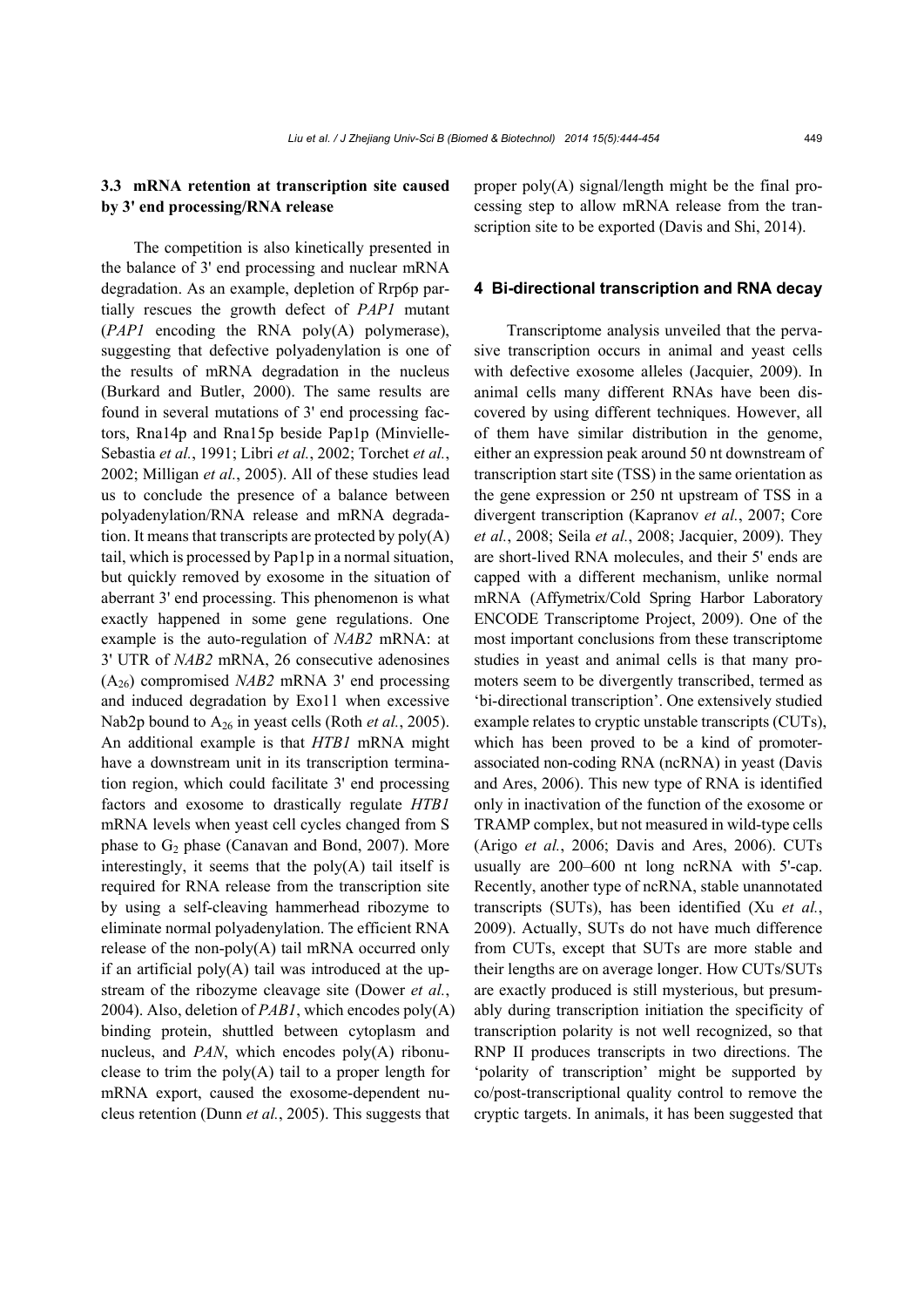bi-directional transcription occurs in transcription initiation where the transcribed regions of chromatin are modified with acetylation of Histone 3 (Preker *et al.*, 2008).

The major difference between CUTs and encoding transcripts is 3' end processing. In other words, probably the aberrant 3' end RNP/processing complex induces the degradation of CUTs. It is well known that CUTs usually contain sequences, which locate less than 900 nt from TSS, recognized by Nrd1p and Nab3p, the components of the NNS complex (Gudipati *et al.*, 2008). The recruitment of Sen1p possibly triggers the transcription termination by dissociating the elongation complex. After termination, CUTs are polyadenylated by  $Trf4p$  (poly $(A)$  polymerase, a component of TRAMP complex), and degraded quickly by exosome (Fig. 2) (Porrua and Libri, 2013).



# **5 Conclusions and perspectives**

Nuclear mRNA degradations in eukaryotes are complicated, multifaceted, but elaborated processes. They likely couple with every step of mRNA processing, including transcription initiation, RNP II pausing, capping, splicing, 3' end processing, and mRNA export. Currently, we know that nuclear mRNA degradation is ubiquitous since transcription is pervasive. However, the important physiological function of mRNA degradation/quality control pathways is still to be addressed. The intrinsic mechanisms are yet to be understood from research. Furthermore, how was the defective RNA recognized by the exosome? Is the exosome associated with every RNA molecule but only degrades defective RNAs, or are the defective RNAs recognized by different mechanisms but degraded by nuclear exosome and Rat1p?

#### **Compliance with ethics guidelines**

Han LIU, Min LUO, and Ji-kai WEN declare that they have no conflict of interest.

This article does not contain any studies with human or animal subjects performed by any of the authors.

#### **References**

- Affymetrix/Cold Spring Harbor Laboratory ENCODE Transcriptome Project, 2009. Post-transcriptional processing generates a diversity of 5'-modified long and short RNAs. *Nature*, **457**(7232):1028-1032. [doi:10.1038/nature07759]
- Amberg, D.C., Goldstein, A.L., Cole, C.N., 1992. Isolation and characterization of RAT1: an essential gene of *Saccharomyces cerevisiae* required for the efficient nucleocytoplasmic trafficking of mRNA. *Genes Dev.*, **6**(7): 1173-1189. [doi:10.1101/gad.6.7.1173]
- Arigo, J.T., Eyler, D.E., Carroll, K.L., *et al*., 2006. Termination of cryptic unstable transcripts is directed by yeast RNA-binding proteins Nrd1 and Nab3. *Mol. Cell*, **23**(6): 841-851. [doi:10.1016/j.molcel.2006.07.024]
- Babitzke, P., Kushner, S.R., 1991. The Ams (altered mRNA stability) protein and ribonuclease E are encoded by the same structural gene of *Escherichia coli*. *PNAS*, **88**(1): 1-5. [doi:10.1073/pnas.88.1.1]
- Bousquet-Antonelli, C., Presutti, C., Tollervey, D., 2000. Identification of a regulated pathway for nuclear pre-mRNA turnover. *Cell*, **102**(6):765-775. [doi:10.1016/S0092- 8674(00)00065-9]
- Brannan, K., Kim, H., Erickson, B., *et al*., 2012. mRNA decapping factors and the exonuclease Xrn2 function in **Fig. 2 Degradation of CUTs in the nucleus** widespread premature termination of RNA polymerase II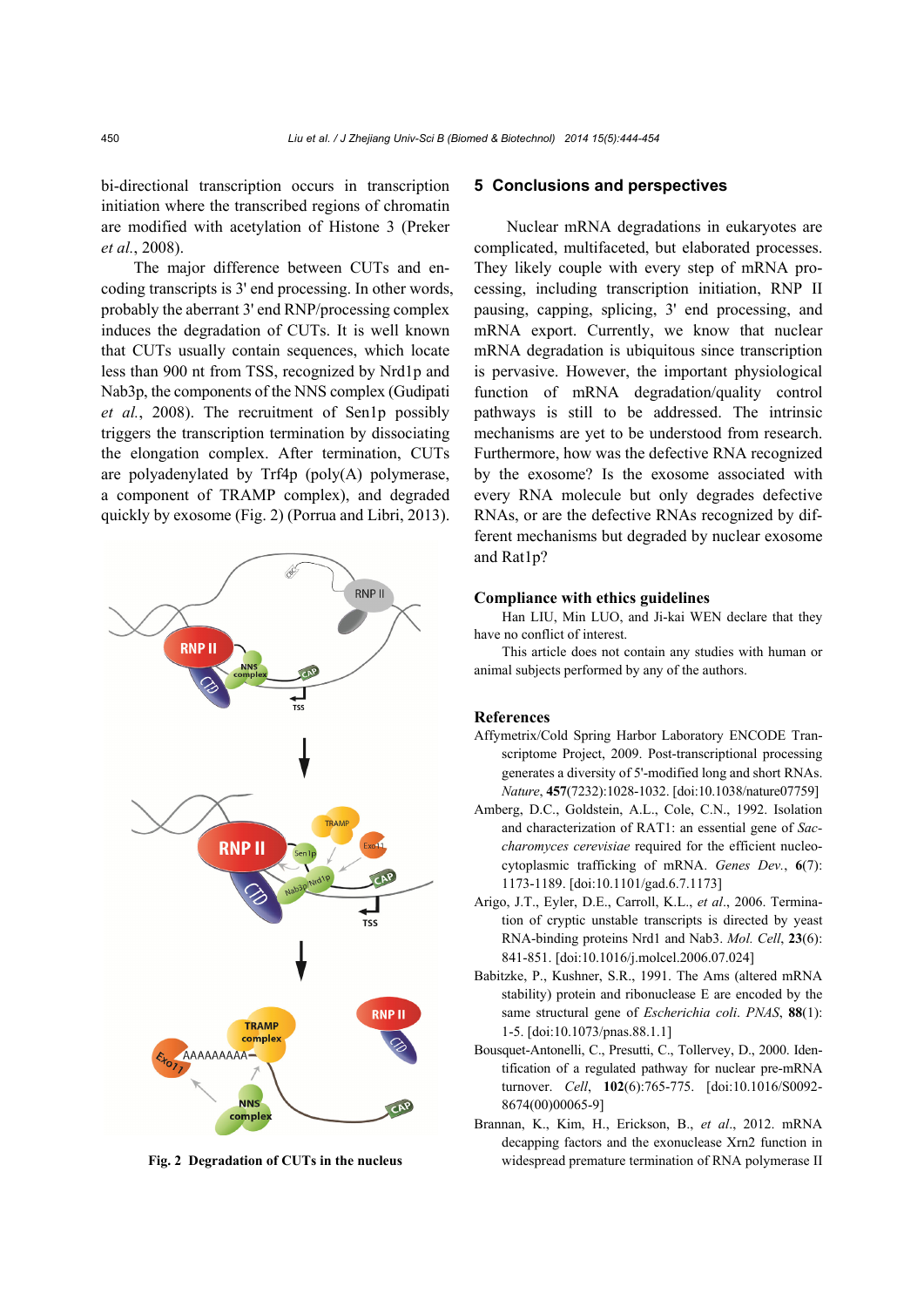transcription. *Mol. Cell*, **46**(3):311-324. [doi:10.1016/j. molcel.2012.03.006]

- Brogna, S., Wen, J., 2009. Nonsense-mediated mRNA decay (NMD) mechanisms. *Nat. Struct. Mol. Biol.*, **16**(2): 107-113. [doi:10.1038/nsmb.1550]
- Burkard, K.T., Butler, J.S., 2000. A nuclear 3'-5' exonuclease involved in mRNA degradation interacts with poly(A) polymerase and the hnRNA protein Npl3p. *Mol. Cell. Biol.*, **20**(2):604-616. [doi:10.1128/MCB.20.2.604-616. 2000]
- Canavan, R., Bond, U., 2007. Deletion of the nuclear exosome component RRP6 leads to continued accumulation of the histone mRNA HTB1 in S-phase of the cell cycle in *Saccharomyces cerevisiae*. *Nucl. Acids Res.*, **35**(18): 6268-6279. [doi:10.1093/nar/gkm691]
- Chekulaeva, M., Filipowicz, W., 2009. Mechanisms of miRNA-mediated post-transcriptional regulation in animal cells. *Curr. Opin. Cell Biol.*, **21**(3):452-460. [doi:10. 1016/j.ceb.2009.04.009]
- Chen, C.Y., Gherzi, R., Ong, S.E., *et al*., 2001. AU binding proteins recruit the exosome to degrade ARE-containing mRNAs. *Cell*, **107**(4):451-464. [doi:10.1016/S0092- 8674(01)00578-5]
- Core, L.J., Waterfall, J.J., Lis, J.T., 2008. Nascent RNA sequencing reveals widespread pausing and divergent initiation at human promoters. *Science*, **322**(5909):1845- 1848. [doi:10.1126/science.1162228]
- Das, B., Guo, Z., Russo, P., *et al*., 2000. The role of nuclear cap binding protein Cbc1p of yeast in mRNA termination and degradation. *Mol. Cell. Biol.*, **20**(8):2827-2838. [doi:10. 1128/MCB.20.8.2827-2838.2000]
- Das, B., Butler, J.S., Sherman, F., 2003. Degradation of normal mRNA in the nucleus of *Saccharomyces cerevisiae*. *Mol. Cell. Biol.*, **23**(16):5502-5515. [doi:10.1128/MCB.23.16. 5502-5515.2003]
- Davis, C.A., Ares, M.Jr., 2006. Accumulation of unstable promoter-associated transcripts upon loss of the nuclear exosome subunit Rrp6p in *Saccharomyces cerevisiae*. *PNAS*, **103**(9):3262-3267. [doi:10.1073/pnas.0507783103]
- Davis, R., Shi, Y., 2014. The polyadenylation code: a unified model for the regulation of mRNA alternative polyadenylation. *J. Zhejiang Univ.-Sci. B (Biomed. & Biotechnol.)*, **15**(5):429-437. [doi:10.1631/jzus.B1400076]
- Doma, M.K., Parker, R., 2006. Endonucleolytic cleavage of eukaryotic mRNAs with stalls in translation elongation. *Nature*, **440**(7083):561-564. [doi:10.1038/nature04530]
- Dower, K., Kuperwasser, N., Merrikh, H., *et al*., 2004. A synthetic A tail rescues yeast nuclear accumulation of a ribozyme-terminated transcript. *RNA*, **10**(12):1888-1899. [doi:10.1261/rna.7166704]
- Dunn, E.F., Hammell, C.M., Hodge, C.A., *et al*., 2005. Yeast poly(A)-binding protein, Pab1, and PAN, a poly(A) nuclease complex recruited by Pab1, connect mRNA biogenesis to export. *Genes Dev.*, **19**(1):90-103. [doi:10.

1101/gad.1267005]

- Dziembowski, A., Ventura, A.P., Rutz, B., *et al*., 2004. Proteomic analysis identifies a new complex required for nuclear pre-mRNA retention and splicing. *EMBO J.*, **23**(24):4847-4856. [doi:10.1038/sj.emboj.7600482]
- Dziembowski, A., Lorentzen, E., Conti, E., *et al*., 2007. A single subunit, Dis3, is essentially responsible for yeast exosome core activity. *Nat. Struct. Mol. Biol.*, **14**(1): 15-22. [doi:10.1038/nsmb1184]
- Even, S., Pellegrini, O., Zig, L., *et al*., 2005. Ribonucleases J1 and J2: two novel endoribonucleases in *B. subtilis* with functional homology to *E. coli* RNase E. *Nucl. Acids Res.*, **33**(7):2141-2152. [doi:10.1093/nar/gki505]
- Galy, V., Gadal, O., Fromont-Racine, M., *et al*., 2004. Nuclear retention of unspliced mRNAs in yeast is mediated by perinuclear Mlp1. *Cell*, **116**(1):63-73. [doi:10.1016/ S0092-8674(03)01026-2]
- Geerlings, T.H., Vos, J.C., Raue, H.A., 2000. The final step in the formation of 25S rRNA in *Saccharomyces cerevisiae* is performed by 5'→3' exonucleases. *RNA*, **6**(12):1698- 1703. [doi:10.1017/S1355838200001540]
- Gonatopoulos-Pournatzis, T., Cowling, V.H., 2014. Cap-binding complex (CBC). *Biochem. J.*, **458**(1):185.
- Grigull, J., Mnaimneh, S., Pootoolal, J., *et al*., 2004. Genomewide analysis of mRNA stability using transcription inhibitors and microarrays reveals posttranscriptional control of ribosome biogenesis factors. *Mol. Cell. Biol.*, **24**(12):5534-5547. [doi:10.1128/MCB.24.12.5534-5547. 2004]
- Gudipati, R.K., Villa, T., Boulay, J., *et al*., 2008. Phosphorylation of the RNA polymerase II C-terminal domain dictates transcription termination choice. *Nat. Struct. Mol. Biol.*, **15**(8):786-794. [doi:10.1038/nsmb.1460]
- Gudipati, R.K., Xu, Z.Y., Lebreton, A., *et al*., 2012. Extensive degradation of RNA precursors by the exosome in wild-type cells. *Mol. Cell*, **48**(3):409-421. [doi:10.1016/ j.molcel.2012.08.018]
- Halbach, F., Reichelt, P., Rode, M., *et al*., 2013. The yeast Ski complex: crystal structure and RNA channeling to the exosome complex. *Cell*, **154**(4):814-826. [doi:10.1016/ j.cell.2013.07.017]
- Henry, Y., Wood, H., Morrissey, J.P., *et al*., 1994. The 5' end of yeast 5.8S rRNA is generated by exonucleases from an upstream cleavage site. *EMBO J.*, **13**(10):2452-2463.
- Hilleren, P., McCarthy, T., Rosbash, M., *et al*., 2001. Quality control of mRNA 3'-end processing is linked to the nuclear exosome. *Nature*, **413**(6855):538-542. [doi:10. 1038/35097110]
- Houseley, J., LaCava, J., Tollervey, D., 2006. RNA-quality control by the exosome. *Nat. Rev. Mol. Cell Biol.*, **7**(7): 529-539. [doi:10.1038/nrm1964]
- Jackson, D.A., Pombo, A., Iborra, F., 2000. The balance sheet for transcription: an analysis of nuclear RNA metabolism in mammalian cells. *FASEB J.*, **14**(2):242-254.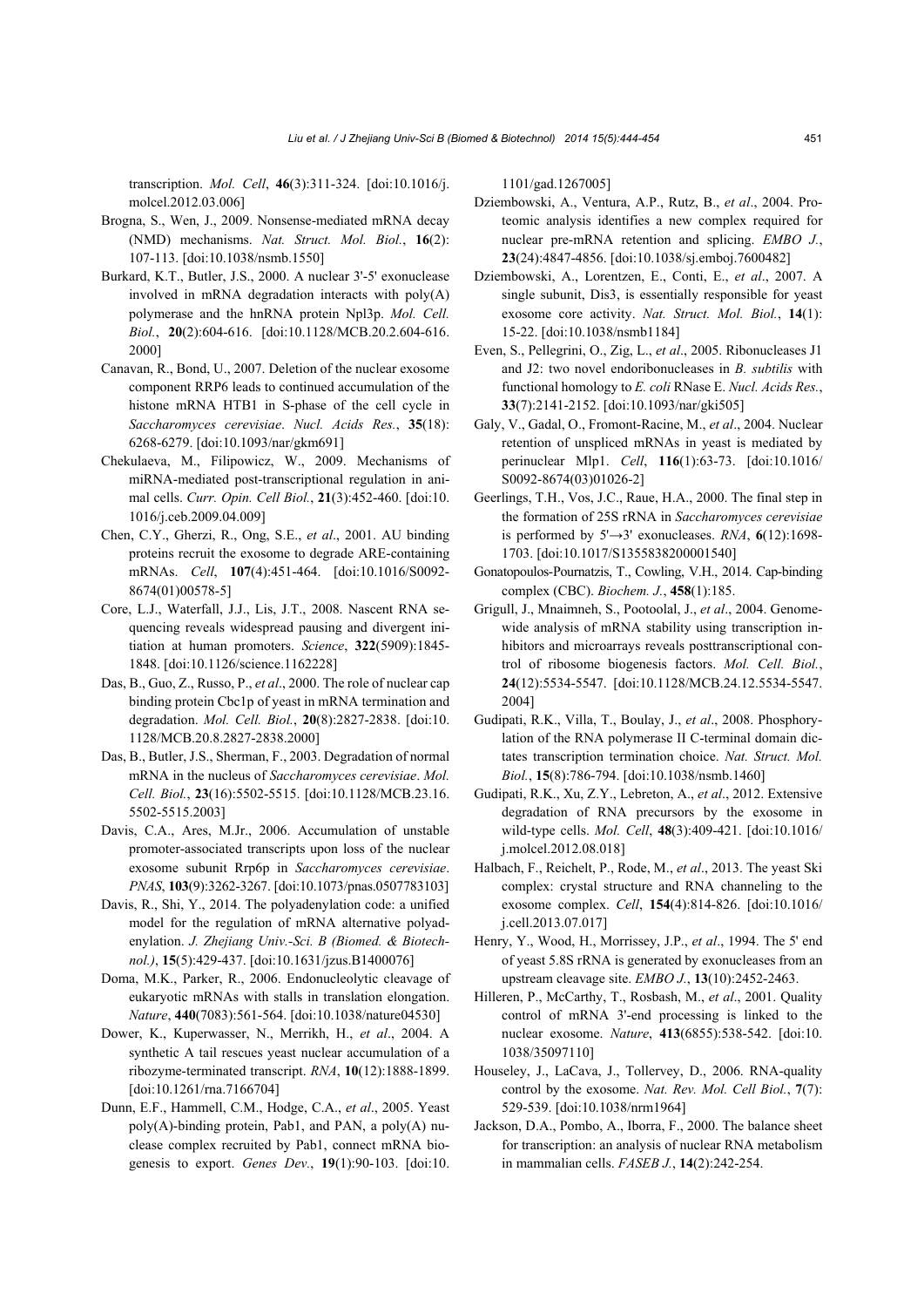- Jacquier, A., 2009. The complex eukaryotic transcriptome: unexpected pervasive transcription and novel small RNAs. *Nat. Rev. Genet.*, **10**(12):833-844. [doi:10.1038/ nrg2683]
- Jiao, X.F., Xiang, S., Oh, C., *et al*., 2010. Identification of a quality-control mechanism for mRNA 5'-end capping. *Nature*, **467**(7315):608-611. [doi:10.1038/nature09338]
- Kapranov, P., Cheng, J., Dike, S., *et al*., 2007. RNA maps reveal new RNA classes and a possible function for pervasive transcription. *Science*, **316**(5830):1484-1488. [doi: 10.1126/science.1138341]
- Kim, M., Krogan, N.J., Vasiljeva, L., *et al*., 2004. The yeast Rat1 exonuclease promotes transcription termination by RNA polymerase II. *Nature*, **432**(7016):517-522. [doi:10. 1038/nature03041]
- Kim, M., Vasiljeva, L., Rando, O.J., *et al*., 2006. Distinct pathways for snoRNA and mRNA termination. *Mol. Cell*, **24**(5):723-734. [doi:10.1016/j.molcel.2006.11.011]
- Kim, Y.K., Furic, L., Desgroseillers, L., *et al*., 2005. Mammalian Staufen1 recruits Upf1 to specific mRNA 3'UTRs so as to elicit mRNA decay. *Cell*, **120**(2):195-208. [doi:10.1016/j.cell.2004.11.050]
- Kuai, L., Das, B., Sherman, F., 2005. A nuclear degradation pathway controls the abundance of normal mRNAs in *Saccharomyces cerevisiae*. *PNAS*, **102**(39):13962-13967. [doi:10.1073/pnas.0506518102]
- Kufel, J., Bousquet-Antonelli, C., Beggs, J.D., *et al*., 2004. Nuclear pre-mRNA decapping and 5' degradation in yeast require the Lsm2-8p complex. *Mol. Cell. Biol.*, **24**(21): 9646-9657. [doi:10.1128/MCB.24.21.9646-9657.2004]
- LaCava, J., Houseley, J., Saveanu, C., *et al*., 2005. RNA degradation by the exosome is promoted by a nuclear polyadenylation complex. *Cell*, **121**(5):713-724. [doi:10. 1016/j.cell.2005.04.029]
- Legrain, P., Rosbash, M., 1989. Some *cis* and *trans*-acting mutants for splicing target pre-mRNA to the cytoplasm. *Cell*, **57**(4):573-583. [doi:10.1016/0092-8674(89)90127-X]
- Lemieux, C., Marguerat, S., Lafontaine, J., *et al*., 2011. A pre-mRNA degradation pathway that selectively targets intron-containing genes requires the nuclear  $poly(A)$ binding protein. *Mol. Cell*, **44**(1):108-119. [doi:10.1016/ j.molcel.2011.06.035]
- Lewis, A., Felberbaum, R., Hochstrasser, M., 2007. A nuclear envelope protein linking nuclear pore basket assembly, SUMO protease regulation, and mRNA surveillance. *J. Cell Biol.*, **178**(5):813-827. [doi:10.1083/jcb.200702154]
- Li, C.H., Irmer, H., Gudjonsdottir-Planck, D., *et al*., 2006. Roles of a *Trypanosoma brucei* 5'→3' exoribonuclease homolog in mRNA degradation. *RNA*, **12**(12):2171-2186. [doi:10.1261/rna.291506]
- Libri, D., Dower, K., Boulay, J., *et al*., 2002. Interactions between mRNA export commitment, 3'-end quality control, and nuclear degradation. *Mol. Cell. Biol.*, **22**(23): 8254-8266. [doi:10.1128/MCB.22.23.8254-8266.2002]
- Liu, Q.S., Greimann, J.C., Lima, C.D., 2006. Reconstitution, activities, and structure of the eukaryotic RNA exosome. *Cell*, **127**(6):1223-1237. [doi:10.1016/j.cell.2006.10.037]
- Lubas, M., Christensen, M.S., Kristiansen, M.S., *et al*., 2011. Interaction profiling identifies the human nuclear exosome targeting complex. *Mol. Cell*, **43**(4):624-637. [doi: 10.1016/j.molcel.2011.06.028]
- Luke, B., Panza, A., Redon, S., *et al*., 2008. The Rat1p 5' to 3' exonuclease degrades telomeric repeat-containing RNA and promotes telomere elongation in *Saccharomyces cerevisiae*. *Mol. Cell*, **32**(4):465-477. [doi:10.1016/j. molcel.2008.10.019]
- Malecki, M., Viegas, S.C., Carneiro, T., *et al*., 2013. The exoribonuclease Dis3L2 defines a novel eukaryotic RNA degradation pathway. *EMBO J.*, **32**(13):1842-1854. [doi: 10.1038/emboj.2013.63]
- Mathy, N., Benard, L., Pellegrini, O., *et al*., 2007. 5'-to-3' exoribonuclease activity in bacteria: role of RNase J1 in rRNA maturation and 5' stability of mRNA. *Cell*, **129**(4): 681-692. [doi:10.1016/j.cell.2007.02.051]
- Milligan, L., Torchet, C., Allmang, C., *et al*., 2005. A nuclear surveillance pathway for mRNAs with defective polyadenylation. *Mol. Cell. Biol.*, **25**(22):9996-10004. [doi:10. 1128/MCB.25.22.9996-10004.2005]
- Minvielle-Sebastia, L., Winsor, B., Bonneaud, N., *et al*., 1991. Mutations in the yeast RNA14 and RNA15 genes result in an abnormal mRNA decay rate; sequence analysis reveals an RNA-binding domain in the RNA15 protein. *Mol. Cell. Biol.*, **11**(6):3075-3087.
- Mitchell, P., Petfalski, E., Shevchenko, A., *et al*., 1997. The exosome: a conserved eukaryotic RNA processing complex containing multiple 3'→5' exoribonucleases. *Cell*, **91**(4):457-466. [doi:10.1016/S0092-8674(00)80432-8]
- Mitchell, P., Petfalski, E., Houalla, R., *et al*., 2003. Rrp47p is an exosome-associated protein required for the 3' processing of stable RNAs. *Mol. Cell. Biol.*, **23**(19):6982- 6992. [doi:10.1128/MCB.23.19.6982-6992.2003]
- Montero Llopis, P., Jackson, A.F., Sliusarenko, O., *et al*., 2010. Spatial organization of the flow of genetic information in bacteria. *Nature*, **466**(7302):77-81. [doi:10.1038/nature 09152]
- Palancade, B., Zuccolo, M., Loeillet, S., *et al*., 2005. Pml39, a novel protein of the nuclear periphery required for nuclear retention of improper messenger ribonucleoparticles. *Mol. Biol. Cell*, **16**(11):5258-5268. [doi:10.1091/mbc.E05-06- 0527]
- Peng, S.S., Chen, C.Y., Xu, N., *et al*., 1998. RNA stabilization by the AU-rich element binding protein, HuR, an ELAV protein. *EMBO J.*, **17**(12):3461-3470. [doi:10.1093/ emboj/17.12.3461]
- Porrua, O., Libri, D., 2013. RNA quality control in the nucleus: the Angels' share of RNA. *Biochim. Biophys. Acta*, **1829**(6-7):604-611. [doi:10.1016/j.bbagrm.2013.02.012]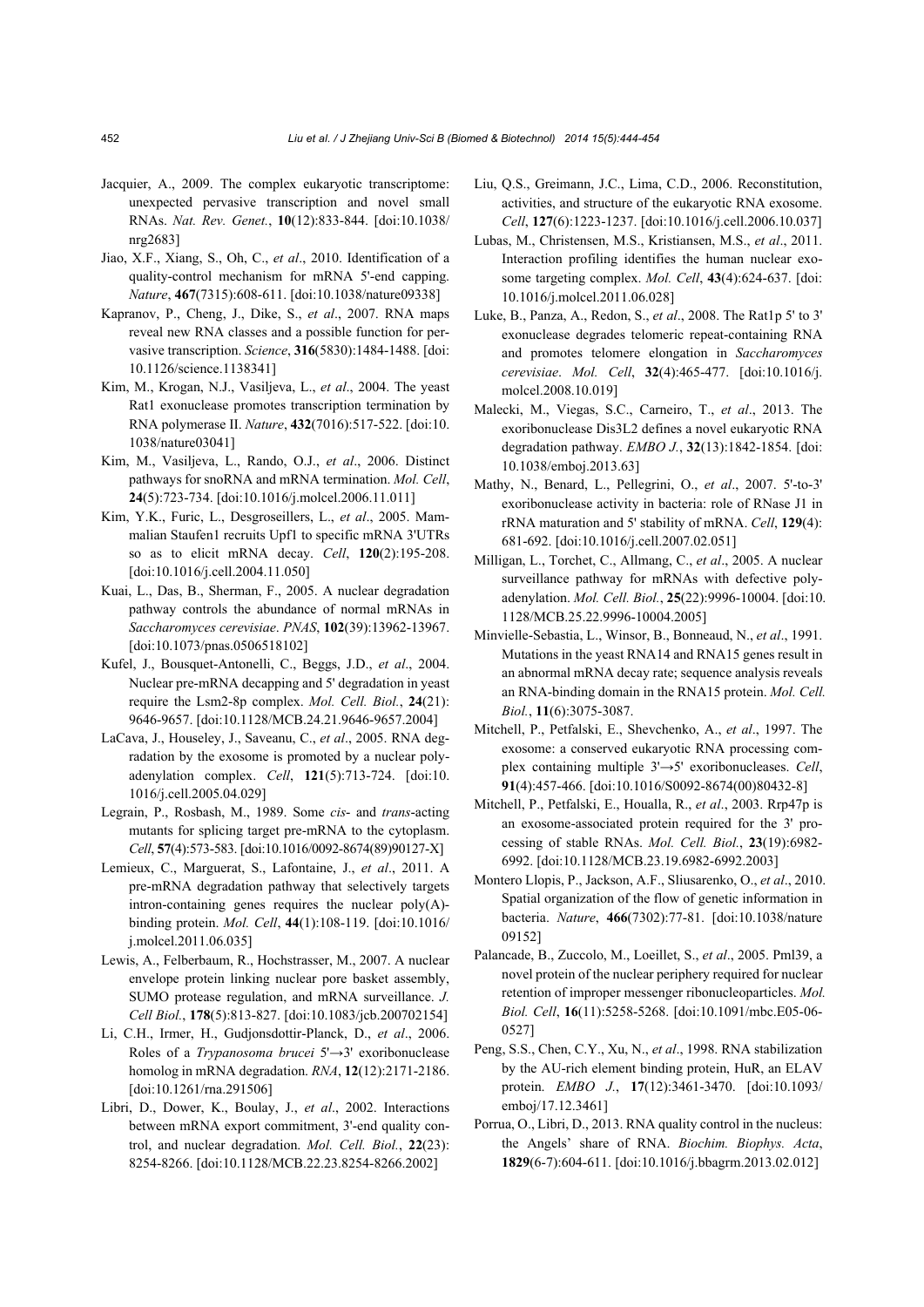- Preker, P., Nielsen, J., Kammler, S., *et al*., 2008. RNA exosome depletion reveals transcription upstream of active human promoters. *Science*, **322**(5909):1851-1854. [doi: 10.1126/science.1164096]
- Proudfoot, N.J., 2011. Ending the message: poly(A) signals then and now. *Genes Dev.*, **25**(17):1770-1782. [doi:10. 1101/gad.17268411]
- Richard, P., Manley, J.L., 2009. Transcription termination by nuclear RNA polymerases. *Genes Dev.*, **23**(11):1247-1269. [doi:10.1101/gad.1792809]
- Roth, K.M., Wolf, M.K., Rossi, M., *et al*., 2005. The nuclear exosome contributes to autogenous control of *NAB2* mRNA levels. *Mol. Cell. Biol.*, **25**(5):1577-1585. [doi:10. 1128/MCB.25.5.1577-1585.2005]
- Rougemaille, M., Dieppois, G., Kisseleva-Romanova, E., *et al*., 2008. THO/Sub2p functions to coordinate 3'-end processing with gene-nuclear pore association. *Cell*, **135**(2): 308-321. [doi:10.1016/j.cell.2008.08.005]
- Rutz, B., Seraphin, B., 2000. A dual role for BBP/ScSF1 in nuclear pre-mRNA retention and splicing. *EMBO J.*, **19**(8):1873-1886. [doi:10.1093/emboj/19.8.1873]
- Schmid, M., Poulsen, M.B., Olszewski, P., *et al*., 2012. Rrp6p controls mRNA poly(A) tail length and its decoration with poly(A) binding proteins. *Mol. Cell*, **47**(2):267-280. [doi:10.1016/j.molcel.2012.05.005]
- Schneider, C., Kudla, G., Wlotzka, W., *et al*., 2012. Transcriptomewide analysis of exosome targets. *Mol. Cell*, **48**(3):422-433. [doi:10.1016/j.molcel.2012.08.013]
- Schroeder, S.C., Zorio, D.A., Schwer, B., *et al*., 2004. A function of yeast mRNA cap methyltransferase, Abd1, in transcription by RNA polymerase II. *Mol. Cell*, **13**(3): 377-387. [doi:10.1016/S1097-2765(04)00007-3]
- Schwer, B., Mao, X., Shuman, S., 1998. Accelerated mRNA decay in conditional mutants of yeast mRNA capping enzyme. *Nucl. Acids Res.*, **26**(9):2050-2057. [doi:10. 1093/nar/26.9.2050]
- Seila, A.C., Calabrese, J.M., Levine, S.S., *et al*., 2008. Divergent transcription from active promoters. *Science*, **322**(5909):1849-1851. [doi:10.1126/science.1162253]
- Shahbabian, K., Jamalli, A., Zig, L., *et al*., 2009. RNase Y, a novel endoribonuclease, initiates riboswitch turnover in *Bacillus subtilis*. *EMBO J.*, **28**(22):3523-3533. [doi:10. 1038/emboj.2009.283]
- Shobuike, T., Sugano, S., Yamashita, T., *et al*., 1995. Characterization of cDNA encoding mouse homolog of fission yeast *dhp1*<sup>+</sup> gene: structural and functional conservation. *Nucl. Acids Res.*, **23**(3):357-361. [doi:10.1093/nar/23.3. 357]
- Shobuike, T., Tatebayashi, K., Tani, T., *et al*., 2001. The *dhp1*<sup>+</sup> gene, encoding a putative nuclear 5'→3' exoribonuclease, is required for proper chromosome segregation in fission yeast. *Nucl. Acids Res.*, **29**(6):1326-1333. [doi:10.1093/ nar/29.6.1326]
- Skružný, M., Schneider, C., Rácz, A., *et al*., 2009. An endoribonuclease functionally linked to perinuclear mRNP quality control associates with the nuclear pore complexes. *PLoS Biol.*, **7**(1):e8. [doi:10.1371/journal.pbio. 1000008]
- Stevens, A., Poole, T.L., 1995. 5'-Exonuclease-2 of *Saccharomyces cerevisiae*. Purification and features of ribonuclease activity with comparison to 5'-exonuclease-1. *J. Biol. Chem.*, **270**(27):16063-16069. [doi:10.1074/jbc.270. 27.16063]
- Taraseviciene, L., Miczak, A., Apirion, D., 1991. The gene specifying RNase E (*rne*) and a gene affecting mRNA stability (*ams*) are the same gene. *Mol. Microbiol.*, **5**(4): 851-855. [doi:10.1111/j.1365-2958.1991.tb00758.x]
- Tomecki, R., Kristiansen, M.S., Lykke-Andersen, S., *et al.*, 2010. The human core exosome interacts with differentially localized processive RNases: hDIS3 and hDIS3L. *EMBO J.*, **29**(14):2342-2357. [doi:10.1038/emboj.2010. 121]
- Torchet, C., Bousquet-Antonelli, C., Milligan, L., *et al*., 2002. Processing of 3'-extended read-through transcripts by the exosome can generate functional mRNAs. *Mol. Cell*, **9**(6): 1285-1296. [doi:10.1016/S1097-2765(02)00544-0]
- Vanacova, S., Stefl, R., 2007. The exosome and RNA quality control in the nucleus. *EMBO Rep.*, **8**(7):651-657. [doi:10.1038/sj.embor.7401005]
- van Hoof, A., Frischmeyer, P.A., Dietz, H.C., *et al*., 2002. Exosome-mediated recognition and degradation of mRNAs lacking a termination codon. *Science*, **295**(5563):2262- 2264. [doi:10.1126/science.1067272]
- Volanakis, A., Passoni, M., Hector, R.D., *et al*., 2013. Spliceosome-mediated decay (SMD) regulates expression of nonintronic genes in budding yeast. *Genes Dev.*, **27**(18):2025-2038. [doi:10.1101/gad.221960.113]
- Wagschal, A., Rousset, E., Basavarajaiah, P., *et al*., 2012. Microprocessor, Setx, Xrn2, and Rrp6 co-operate to induce premature termination of transcription by RNAPII. *Cell*, **150**(6):1147-1157. [doi:10.1016/j.cell.2012.08.004]
- Wang, Y., Liu, C.L., Storey, J.D., *et al*., 2002. Precision and functional specificity in mRNA decay. *PNAS*, **99**(9): 5860-5865. [doi:10.1073/pnas.092538799]
- West, S., Gromak, N., Proudfoot, N.J., 2004. Human 5'→3' exonuclease Xrn2 promotes transcription termination at co-transcriptional cleavage sites. *Nature*, **432**(7016): 522-525. [doi:10.1038/nature03035]
- Xiang, S., Cooper-Morgan, A., Jiao, X.F., *et al*., 2009. Structure and function of the 5'→3' exoribonuclease Rat1 and its activating partner Rai1. *Nature*, **458**(7239):784-788. [doi:10.1038/nature07731]
- Xu, Z., Wei, W., Gagneur, J., *et al*., 2009. Bidirectional promoters generate pervasive transcription in yeast. *Nature*, **457**(7232):1033-1037. [doi:10.1038/nature07728]
- Xue, Y., Bai, X., Lee, I., *et al*., 2000. *Saccharomyces cerevisiae*